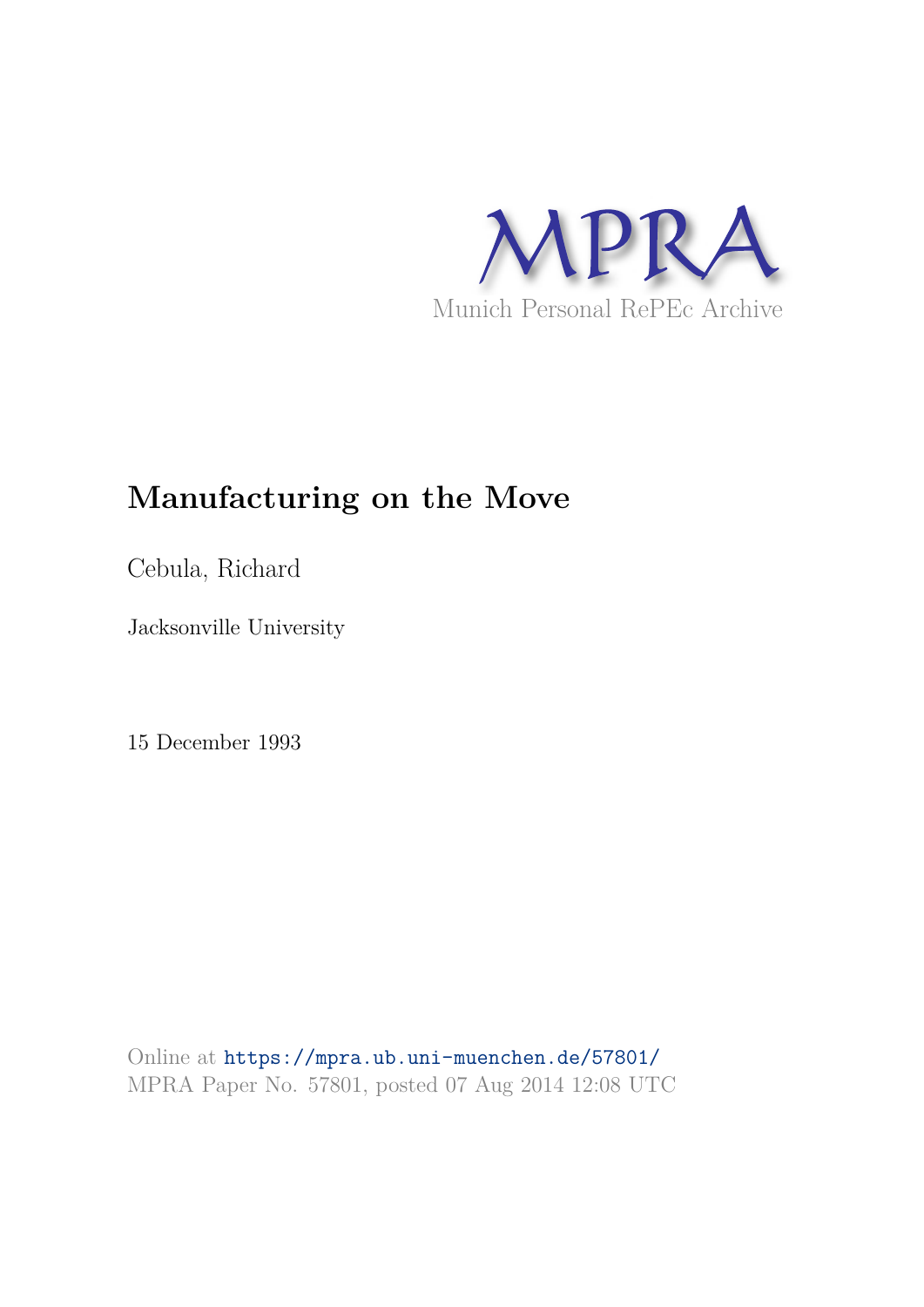## **BOOK REVIEW**

## *Manufacturing on the Move.*

By Robert W. Crandall, Washington, DC: The Brookings Institute, 1993, pp. xii, III, \$26.95

In this study, Robert Crandall empirically examines the shift in manufacturing employment and output from the so-called "Rust Belt" states – the states from Wisconsin to New York – to the South and West [the "Sun Belt"]. Crandall finds that differences in labor market conditions – in the degree of unionization and wage rates – provide the principal explanation of this growth of manufacturing employment and output in the West and South. He also provided evidence that the movement of manufacturing from the Rust Belt to the Sun Belt is not likely to stop because the interstate differentials between the Rust Belt and the Sun Belt in terms of wages and the degree of unionization have not significantly narrowed.

 Crandall notes that the popular explanations for the decline in manufacturing in the Rust Belt states were slow economic growth after the oil price shocks of the 1970s and the sharp rise in the value of the dollar that occurred in the early 1980s. Crandall rejects both of these explanations. He observes that the United States experienced eight years of sustained economic growth after the 1981-1982 recessions and that by 1992 the dollar had receded to its lowest real level since the early 1970s. He reasons that if the lack of growth and an overvalued dollar were causes of the Rust Belt problems in the 190-1985 period, then surely this area should have rebounded since 1985. But, "…seven years after the peak of the exchange rate and eleven years after the peak in energy prices, there has been no recovery in Rust Belt manufacturing emplo9yemnt" [p.13]. Indeed, manufacturing employment in the Rust Belt states continues to fall, and manufacturing jobs continue to shift to the South and West. He also observes that "…any attempt to link the long-run decline of Rust Belt manufacturing employment to the value of the dollar is difficult…because this decline has persisted through periods of dollar appreciation and depreciation" [p.22].

 In chapter 2, which is the pivotal chapter in this study, Crandall empirically investigates why manufacturing continues to move away from the Rust Belt. The author integrates several factors into his estimates, including: WAGE, the average wage rate in each region; UNION, a measure of the pervasiveness of unions in each region; P, a vector of other input costs such as energy; GOVT, a measure of the region's public infrastructure; DEMAND, a measure of the strength of demand within the region; TEMP, a measure of the attractiveness of the region's climate; and TAX, a measure of taxes specific to the region.

 His estimates for states, which use standard econometric tools, indicate that two labor market variables. The degree of unionization and wage rates, exercise a negative and significant impact on employment and output growth in manufacturing. His estimates for metropolitan areas also p9ont to the importance of labor market variables – unionization and wage rates – in explaining the growth or decline in manufacturing output and employment. Interestingly, Crandall obtains corroborative evidence of these results from individual manufacturing industries. Hence, he strongly concludes that labor market variables [the degree of unionization and wages] consistently and negatively impacted on manufacturing growth over the 1967-1991 period.